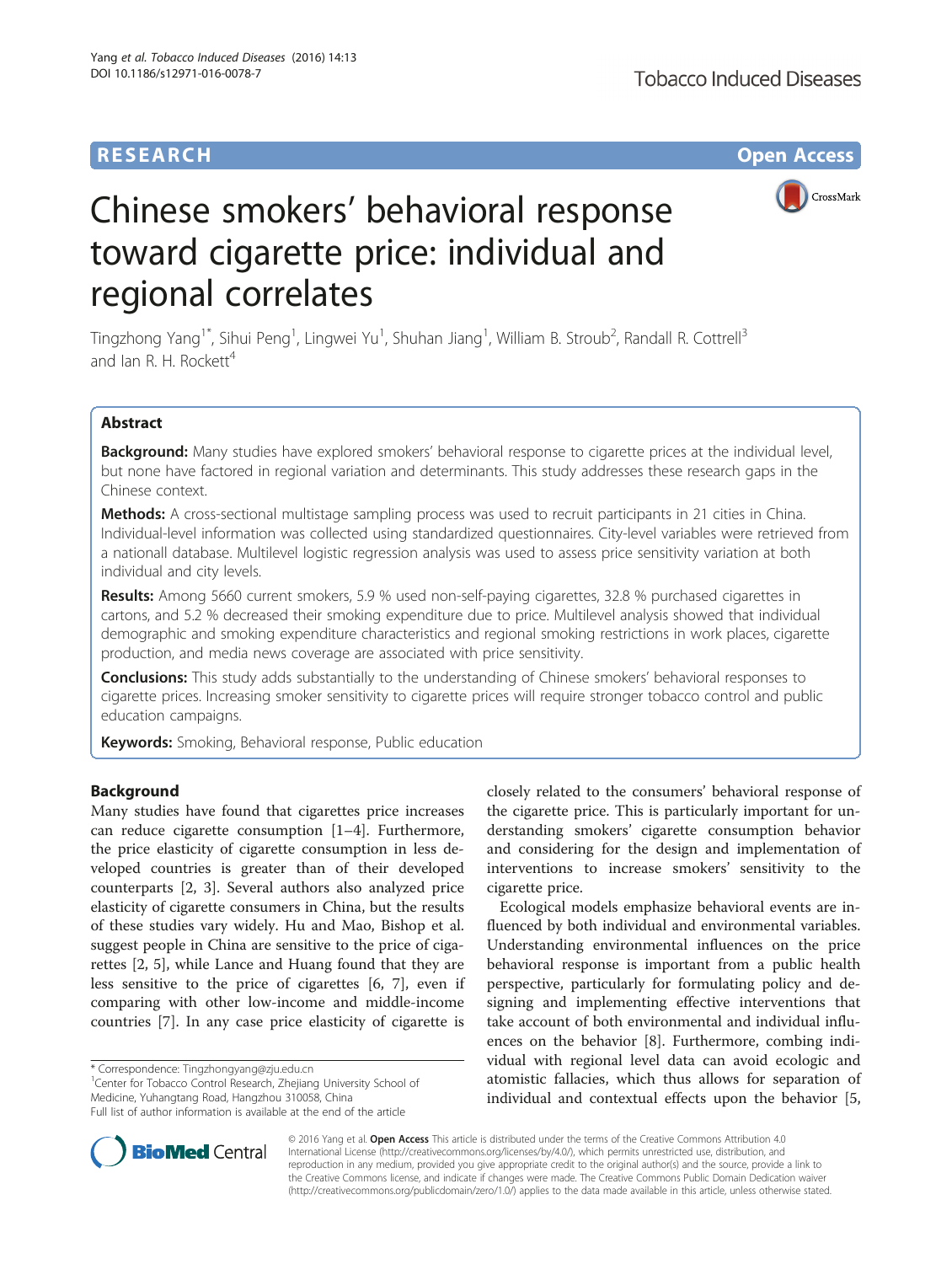[9\]](#page-9-0). Many studies explored smokers' behavioral response to the cigarette price and individual level influences [[2](#page-9-0)–[9](#page-9-0)], but no studies included regional variation and determinants. This is probably because most studies have been confined to local and community subpopulations, and therefore have had no basis for analyzing regional variation in the price behavior response [[2, 4\]](#page-9-0). China mainland has a vast territory, cultural diversity, large differences in economic and social development. By utilizing a large-scale, national population sample it is possible to conduct this study. This study will examine explanatory variables of smokers' behavioral response toward cigarettes prices at both the individual and regional level. We hypothesized demographic characteristics, income, smoking expenditure and purchasing behaviors were associated with the price behavioral response. We are particularly concerned about influences of environmental smoking bans, cigarettes production, and media news coverage on price behavioral response. Many studies have found environmental smoking restrictions, cigarette production, and media news coverage was associated with smoking behaviors [[1](#page-9-0), [10](#page-9-0)–[12\]](#page-9-0). We hypothesized that these variables may influence people's belief, awareness, and attitudes about smoking and tobacco control, and further may affect the price behavioral response.

# Methods

## Study area and participants

This study employed a cross-sectional multistage sampling design. In Stage 1, 21 cities were selected from across China and differentiated by regional location. Nine were located in the east, five in the central region, and the remaining seven in the west, and these 21 cities are located account for 68 % of all provinces in China. Stage 2 involved selection of residential districts within each city. Two residential districts were randomly selected in the main urban zone of each city, excluding new building districts and subdistricts. In Stage 3, four communities were randomly selected within each residential district. In Stage 4, a family household registration ("hukou") list was used to randomly sample households in each community. All individuals aged 15 years and older, who were permanent residents in these cities, were identified within each household. Individuals aged 15 years and older, who had lived in their home for at least a year, were identified within each household [[13, 14](#page-9-0)]. Finally, one eligible participant was randomly selected from each family, with eligibility being determined by birthdate closest to the contact date [[13](#page-9-0), [14\]](#page-9-0).

# Data collection

A self-administered questionnaire was scheduled, once an individual was identified and agreed to participate in

the survey. Field staffs were fourth-year medical students from a local medical college, who had received a oneday training on the study protocol and interviewing procedures. The questionnaire was administered privately in participants' homes or in a designated quiet place, such as a backyard or community park. Survey were conducted on Saturdays, Sundays, weekday evenings or other times when participants were available. After receiving oral instructions by staff about the survey and questionnaire, the questionnaire was given to each participant to complete. Completion took approximately 30 min. Participants could ask staff if they were confused about any items on the questionnaire. Each participant was given an opportunity to clarify confusing questions and adequate time to questionnaire completion. Participants were requested to resolve any omissions, as appropriate, and were given a token of appreciation (toothbrush and toothpaste, and other small gifts valued at approximately US\$ 1.00) following questionnaire completion. The data were conducted between June and September in 2011.

A common research protocol was utilized across all 21 cities to assure homogeneity of interview and data collection. The study was approved by the Ethics Committee at the Medical Center, Zhejiang University, and verbal consent was obtained from all participants prior to data collection. Our methods have been extensively employed in smoking research in China, and they possess acceptable validity [\[13](#page-9-0)–[16\]](#page-9-0).

## Dependent variables

The price behavioral response was measured by smoking behavior change related to cigarette price, the following question was asked: "Are you smoking less because current cigarette prices are too high?" Response options were No/decrease a little/decrease some or more.

## Individual level variables

Sociodemographic characteristics: Age, gender, ethnicity, educational level, and occupation, income were included in this study.

Smoking expenditure and purchasing behaviors: Smoking expenditure status included frequency and quantity of smoking, smoking history, and smoking situation and were assessed through self-report. We employed standard methods for computing these measures [[14, 16](#page-9-0)]. A current smoker was defined as someone who smoked cigarettes at the time of the interview. Current smokers comprised both daily smokers and occasional smokers (those who smoked on some days). Smoking purchasing behaviors were measured by several aspects. The first aspect was the price of cigarettes used, which was measured by a question, "How much money is each packet (20 manufactured cigarettes) of cigarettes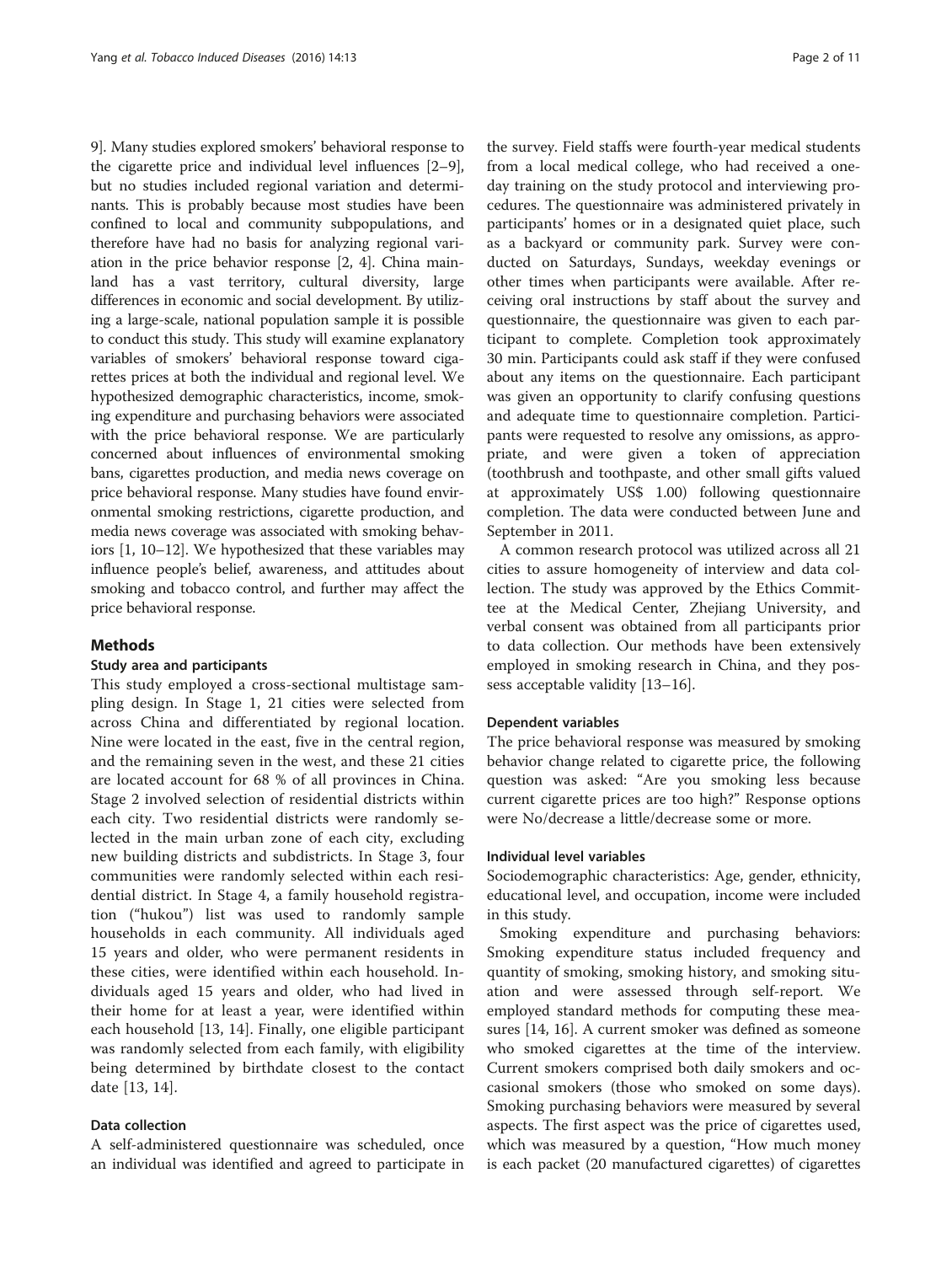you usually smoke?" Response options were less than 5 yuan/from 5 to less than 10 Yuan/from 10 to less than 15 Yuan/from 15 to less than 20 Yuan/20 Yuan or more. The second aspect was the quantity of cigarettes bought in a single purchase, which was measured by a question, "which way do you usually buy cigarettes" Response options were cartons /packs. The third aspect was source of cigarettes, which was measured by a question, "what was the main source of cigarettes used by you?" Response options were self-paying cigarettes/ not self-paying (presented by others).

Environmental smoking restrictions included three aspects: households, public places, and work place. The measurement methodology is outlined by Yang et al. [[13\]](#page-9-0).

#### City -level variables

There were several independent variables that reflected potential regional variation in the characteristics of the 21 study cities. The first was regional location, distinguished as east, central and west. The second aspect was population size and level of economic development (per capita Gross Domestic Product (GDP). The third aspect was cigarette production, which estimated using regional (province) cigarette production (pieces/100 Yuan GDP). The regional data were obtained from the National Bureau of Statistics [\[17](#page-9-0)]. The fourth aspect was tobacco control media news coverage, which was estimated by frequency of news per one million population. The news frequency was obtained by searching the Chinese research engine "Baidu" using four key words, "smoking" or "tobacco Control" or "banning on smoking restriction" or "smoking cessation" under "city name" in period of 2011 year" in the news category, which may reflect media news coverage level in each city for tobacco control. Each report obtained from news was scrutinized to ensure that it related to tobacco control, and all without tobacco control related content were excluded [[18\]](#page-9-0). The fifth aspect covered environmental smoking restrictions in public places, workplaces and household, respectively with aggregating individual responses, categorized among cities by proportion of completed restriction [[13\]](#page-9-0). We constructed contextual variables pertaining to each of the three environmental restriction categories based on aggregation of individual responses. The above variables were categorized, see Table [1.](#page-3-0)

#### Data analysis

All data were entered into a database using Microsoft Excel (2010 version). The dataset was then imported into SAS (9.3 version) for the statistical analyses. Chisquare analyses were conducted using the SAS 9.3 survey procedure. Associations were confirmed through

application of a multilevel logistic regression model using the SAS NLMIXED procedure [[19](#page-9-0)].

Two multilevel logistic regression analyses were conducted. The first was to identify determinants of overall decreased smoking with cigarettes price, we operationalized our dependent variable, the price behavioral response (PBR), as an ordered response (no change  $= 1$ , decrease little = 2, decrease some or much = 3). The second was to identify determinants of much decreased smoking with cigarettes price, we operationalized our dependent variable, the strong price behavioral response (SPBR), as a binary response (no change or decrease lit $tle = 1$ , decrease some or much = 2). Both unadjusted and adjusted methods were considered in analyses. The unadjusted method was conducted though logistic regression using the SAS 9.3 survey procedure. The adjusted method was conducted through application of a multilevel logistic regression model using the SAS NLMIXED procedure [\[19](#page-9-0)],which added all of the possible confounders listed in Table [1](#page-3-0) as covariates in the logistic models. For the first analysis an ordinal logistic multilevel model was used to estimate the effects for each explanatory variable by cumulative odds [[20\]](#page-9-0).

Two models were built for each analysis. The first was the 'null' model, a two-level model with random intercepts. A constant was the sole predictor for accounting for variation in the price behavioral response across 21 study cities. In this base model, we entered all demographic and regional level variables, as fixed main effects, to evaluate the separate impact of all individuallevel and regional-level variables on the price behavioral response to form the full model. The independent variables in this analysis were those emerging as statistically significant (significant level: 0.1) in the unadjusted tests. All categories are listed in Table [1.](#page-3-0) The first category in each variable served as the referent in the logistic regression analysis. Backward stepwise regression is a preferred method for exploratory analyses, where analysis begins with a full or saturated model and variables are eliminated from the model in an iterative process. Model fitting was assessed by the likelihood of a change in the −2 log. Significance of the random parameter variance estimates was assessed using the Wald joint  $X^2$  test statistic [[20](#page-9-0)].

All analyses were weighted. <sup>19</sup>Weights included (1) sampling weights, as the inverse of the probability of selection, calculated at region, city, district, and community (2) Non-response weights consisted of household and individual aspects (3), and post-stratification weights were made by the combination of sex (male, female) and age (<25 year, 25– 35, 45, 55 and more) based on estimated distributions of these characteristics from a national survey [\[21\]](#page-9-0). The final overall subject-level weights were computed as the product of the above three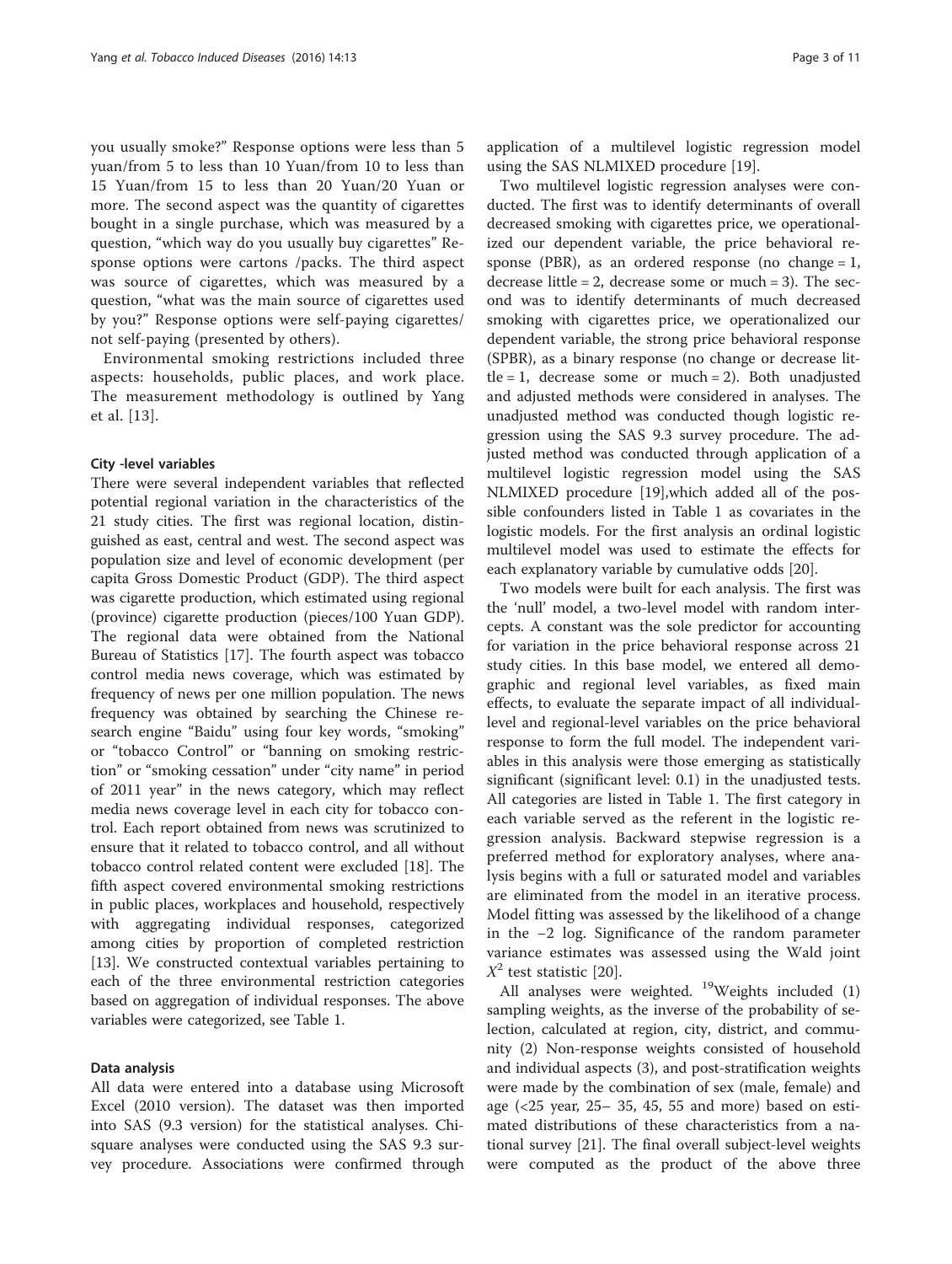| Group                     | $\mathsf{N}$ | % of sample | Decrease a little (%) | Significant<br>decrease (%) | Unadjusted OR(overall<br>change, PBR) | Unadjusted OR(considerable<br>change, SPBR) |
|---------------------------|--------------|-------------|-----------------------|-----------------------------|---------------------------------------|---------------------------------------------|
| Individual level          |              |             |                       |                             |                                       |                                             |
| Age (years)               |              |             |                       |                             |                                       |                                             |
| $<$ 25                    | 900          | 15.5        | 33.1                  | 4.0                         | 1.00                                  | 1.00                                        |
| $25 - 34$                 | 1333         | 20.4        | 33.3                  | 4.6                         | 1.04(0.80, 1.35)                      | 1.16(0.76, 1.75)                            |
| $35 - 44$                 | 1346         | 20.5        | 37.2                  | 4.3                         | 1.20(0.82, 1.75)                      | 1.09(0.48,2.46)                             |
| $45 - 54$                 | 1335         | 19.6        | 39.2                  | 4.5                         | $1.30(0.97, 1.75)^*$                  | 1.13(0.59,2.16)                             |
| $55+$                     | 946          | 24.0        | 35.5                  | 6.5                         | 1.27(0.88,1.83)                       | 1.68(0.94,2.99)                             |
| Gender                    |              |             |                       |                             |                                       |                                             |
| Male                      | 5048         | 88.4        | 35.6                  | 5.4                         | 1.00                                  | 1.00                                        |
| Female                    | 612          | 11.6        | 37.5                  | 0.9                         | 0.84(0.39, 1.82)                      | $0.17(0.04, 0.69)$ **                       |
| Ethnicity                 |              |             |                       |                             |                                       |                                             |
| Han                       | 5427         | 96.9        | 36.0                  | 5.0                         | 1.00                                  | 1.00                                        |
| Other                     | 233          | 3.1         | 29.4                  | 0.8                         | $0.60(0.35, 1.04)^*$                  | $0.15(0.04, 0.50)$ ***                      |
| Education                 |              |             |                       |                             |                                       |                                             |
| Elementary school or less | 1265         | 22.9        | 19.5                  | 2.6                         | 1.00                                  | 1.00                                        |
| Junior high school        | 2823         | 46.9        | 40.5                  | 4.8                         | 2.85(1.17,6.90)***                    | 1.84(0.81,4.20)                             |
| High school               | 825          | 16.4        | 33.4                  | 5.9                         | 2.31(0.83,6.41)                       | 2.30(0.45,11.83)                            |
| Junior college or college | 747          | 13.8        | 49.5                  | 7.9                         | 4.64(1.43,15.07)***                   | 3.19(0.78,13.08)                            |
| Occupation                |              |             |                       |                             |                                       |                                             |
| Managers and clerks       | 977          | 15.1        | 17.3                  | 1.3                         | 1.00                                  | 1.00                                        |
| Professionals             | 711          | 10.8        | 17.7                  | 3.9                         | 1.24(0.40,3.88)                       | 0.30(0.47, 19.83)                           |
| Commerce and service      | 1660         | 28.6        | 45.9                  | 3.6                         | 4.09(1.25,13.40)***                   | 2.82(0.67,11.89)                            |
| Operations                | 1079         | 17.0        | 40.9                  | 7.3                         | 4.18(1.10,15.97)***                   | 5.96(1.40,25.45)**                          |
| Students                  | 445          | 13.0        | 41.1                  | 9.3                         | 4.69(1.22,18.05)***                   | 7.69(1.34,44.33)**                          |
| Retired                   | 222          | 3.3         | 37.3                  | 5.4                         | 3.37(0.96,11.87)*                     | 4.29(0.64.28.76)                            |
| Other                     | 566          | 12.2        | 37.8                  | 5.1                         | 3.31(0.88,12.56)                      | 4.06(0.69,23.76)                            |
| Income/person/year Yuan*  |              |             |                       |                             |                                       |                                             |
| $<$ 10,000                | 2402         | 41.3        | 28.9                  | 2.2                         | 1.00                                  | 1.00                                        |
| 10,000-                   | 1960         | 32.6        | 42.8                  | 6.4                         | 2.17(0.95,4.96)*                      | 3.06(1.04,9.00)**                           |
| 20,000-                   | 1298         | 26.1        | 38.0                  | 7.4                         | 1.93(0.68,5.50)                       | 3.59(0.96,13.43)*                           |
| Type of smoking           |              |             |                       |                             |                                       |                                             |
| Daily smoking             | 3753         | 66.9        | 24.1                  | 2.4                         | 1.00                                  | 1.00                                        |
| Occasional smoking        | 1907         | 33.1        | 59.5                  | 9.9                         | $6.08(2.10,17.61)$ ***                | 4.49(1.68,11.98)***                         |
| Starting age for smoker   |              |             |                       |                             |                                       |                                             |
| $<$ 16 year               | 867          | 14.9        | 3.5                   | 1.0                         | 1.00                                  |                                             |
| $16 -$                    | 1725         | 28.5        | 10.8                  | $0.8\,$                     | 1.19(0.54, 3.13)                      | 0.89(0.37, 2.13)                            |
| $20 -$                    | 3068         | 56.7        | 56.8                  | $8.0\,$                     | $2.77(1.16,6.62)$ **                  | 0.82(0.26, 2.61)                            |
| Cigarettes number         |              |             |                       |                             |                                       |                                             |
| <10 cigarettes            | 1988         | 33.4        | 13.6                  | 3.2                         | 1.00                                  | 1.00                                        |
| 10-cigarettes             | 1990         | 34.9        | 31.8                  | 2.0                         | 2.43(0.94,6.28)*                      | $0.69(0.43, 0.84)$ ***                      |
| 20- cigarettes            | 1682         | 31.7        | 63.6                  | 9.8                         | 12.46(2.94,52.80)***                  | 3.28(0.69,16.07)                            |

<span id="page-3-0"></span>Table 1 Demographics of sample and behavioral response prevalence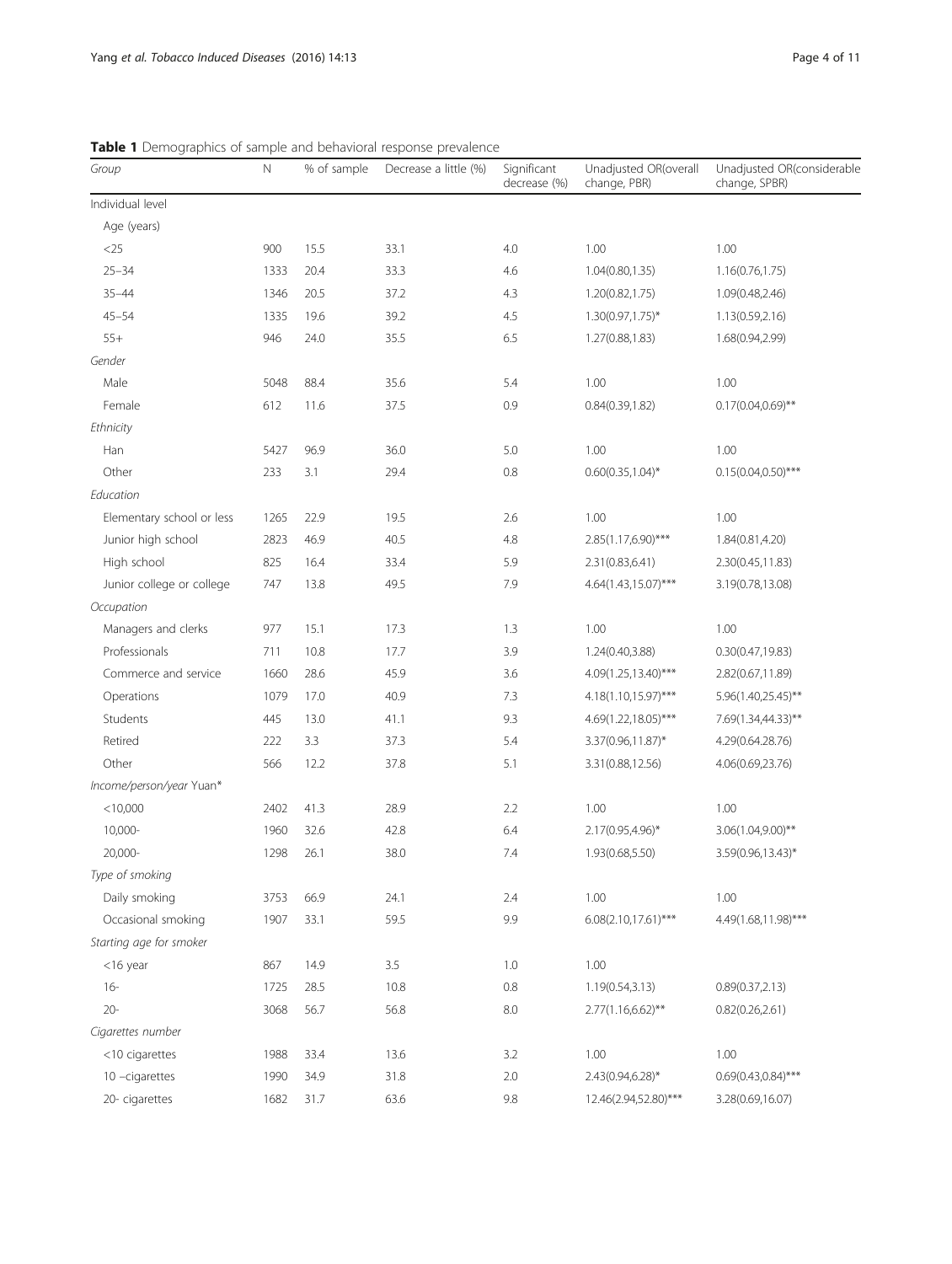Table 1 Demographics of sample and behavioral response prevalence (Continued)

| Cigarette price                  |      |      |      |         |                        |                        |
|----------------------------------|------|------|------|---------|------------------------|------------------------|
| $<$ 5                            | 818  | 15.3 | 5.1  | 5.1     | 1.00                   | 1.00                   |
| $5-$                             | 2342 | 40.1 | 21.8 | 1.8     | 2.58(0.78,8.47)        | $0.33(0.22,0.51)$ ***  |
| $10-$                            | 1600 | 28.8 | 63.3 | 1.7     | 13.9(4.43,50.0)***     | $0.31(0.14, 0.69)$ *** |
| $15 -$                           | 506  | 8.7  | 76.8 | 6.7     | 31.3(5.4,79.0)***      | 1.32(0.16,11.62)       |
| $20 -$                           | 394  | 7.2  | 48.8 | 36.8    | 42.5(6.9,97.6)***      | 10.80(1.55,75.49)**    |
| Type for buy                     |      |      |      |         |                        |                        |
| Cartons                          | 3414 | 60.9 | 52.0 | 2.6     | 1.00                   | 1.00                   |
| Packs                            | 2146 | 39.1 | 16.0 | 9.2     | $0.36(0.15, 0.75)$ *** | $0.27(0.13, 0.57)$ *** |
| Smoking situation                |      |      |      |         |                        |                        |
| Alone                            | 1798 | 34.9 | 69.2 | 11.3    | 1.00                   | 1.00                   |
| Smoking with others              | 3862 | 65.1 | 17.9 | 1.5     | $0.06(0.03, 0.16)$ *** | $0.12(0.04, 0.32)$ *** |
| Restrict smoking in public place |      |      |      |         |                        |                        |
| No or part                       | 419  | 7.9  | 36.6 | 5.1     | 1.00                   | 1.00                   |
| Restriction                      | 5028 | 92.1 | 35.5 | 5.5     | 0.95(0.63, 1.45)       | 0.98(0.62, 1.58)       |
| Restrict smoking in household    |      |      |      |         |                        |                        |
| No or part                       | 3149 | 52.2 | 42.1 | 6.8     | 1.00                   | 1.00                   |
| Restriction                      | 2511 | 47.8 | 27.6 | 2.5     | $0.20(0.18, 1.06)^*$   | 0.35(0.11, 1.10)       |
| Restrict smoking in work place   |      |      |      |         |                        |                        |
| No or part                       | 2426 | 44.6 | 34.3 | 6.1     | 1.00                   | 1.00                   |
| Restriction                      | 3234 | 55.4 | 37.0 | $4.0\,$ | 0.99(0.59, 1.67)       | 0.64(0.26, 1.58)       |
| Regional variables               |      |      |      |         |                        |                        |
| Region location                  |      |      |      |         |                        |                        |
| East                             | 1913 | 45.9 | 37.9 | 6.6     | 1.00                   | 1.00                   |
| Central                          | 902  | 12.3 | 41.0 | 4.9     | 1.02(0.53,1.95)        | 0.72(0.30, 1.77)       |
| West                             | 2845 | 41.8 | 31.9 | 2.9     | 0.65(0.32, 1.33)       | 0.34(0.17, 1.10)       |
| GDP (yuan) per capita            |      |      |      |         |                        |                        |
| $<$ 40,000                       | 2725 | 42.2 | 34.5 | 3.1     | 1.00                   | 1.00                   |
| 40,000-                          | 1419 | 27.7 | 39.7 | 3.2     | 1.24(0.71,2.17)        | 1.03(0.58,1.82)        |
| 50,000-                          | 2423 | 48.5 | 36.4 | 6.8     | 1.33(0.66,2.71)        | 2.27(0.94,5.43)*       |
| Population(million)              |      |      |      |         |                        |                        |
| $< 5$                            | 2437 | 23.1 | 35.6 | 3.9     | 1.00                   | 1.00                   |
| 5-                               | 2003 | 32.4 | 36.2 | 4.3     | 1.05(0.60,1.99)        | 1.10(0.55,2.20)        |
| $10 -$                           | 1220 | 44.4 | 35.5 | 5.9     | 1.54(0.60,3.96)        | 2.14(0.85,5.41)        |
| Cigarettes production            |      |      |      |         |                        |                        |
| $<$ 5                            | 1091 | 28.0 | 46.6 | 10.1    | 1.00                   | 1.00                   |
| $5-$                             | 1790 | 47.8 | 30.9 | 3.1     | 0.43(0.17, 1.13)       | $0.29(0.12,0.71)$ ***  |
| $10-$                            | 2490 | 32.7 | 42.8 | 3.5     | 0.70(0.27, 1.80)       | $0.32(0.11, 0.83)$ *** |
| Restrict smoking in public place |      |      |      |         |                        |                        |
| <70%                             | 2970 | 43.5 | 41.1 | $5.0\,$ | 1.00                   | 1.00                   |
| 70 %-                            | 1472 | 28.2 | 27.2 | 1.6     | 0.47(0.37, 0.71)       | 031(0.19,0.48)         |
| 80 %-                            | 1218 | 12.4 | 36.1 | $8.0\,$ | 0.98(0.37,2.62)        | 1.65(0.62,4.39)        |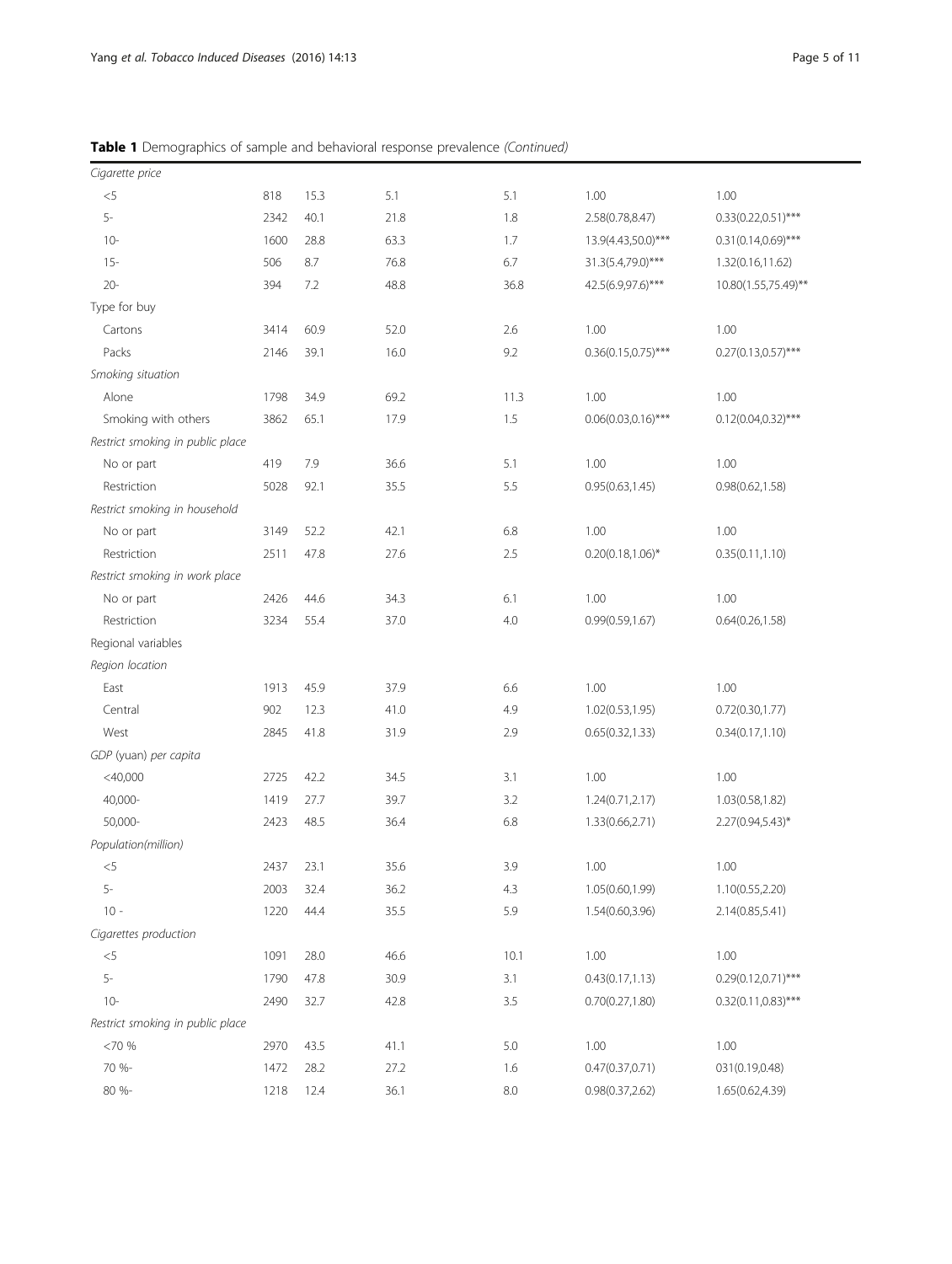| Restrict smoking in household  |      |      |      |     |                    |                    |
|--------------------------------|------|------|------|-----|--------------------|--------------------|
| <20%                           | 1192 | 23.1 | 26.8 | 1.9 | 1.00               | 1.00               |
| 25 %-                          | 2270 | 44.8 | 41.0 | 6.9 | 2.35(1.27,4.35)*** | 3.86(1.58,9.53)*** |
| 35 %-                          | 2148 | 32.1 | 35.0 | 4.2 | 1.62(0.85,3.08)    | 2.29(1.19,4.40)**  |
| Restrict smoking in work place |      |      |      |     |                    |                    |
| <30%                           | 1723 | 28.4 | 29.9 | 2.1 | 1.00               | 1.00               |
| 30 %-                          | 2964 | 56.4 | 40.2 | 6.4 | 1.90(0.98,3.66)    | 3.15(1.42,6.93)*** |
| 40 %-                          | 937  | 15.2 | 30.5 | 4.6 | 1.18(0.54,2.59)    | 2.54(1.05,6.63)**  |
| Medial news coverage           |      |      |      |     |                    |                    |
| $<$ 20                         | 4192 | 68.2 | 33.3 | 3.8 | 1.00               | 1.00               |
| $20 -$                         | 589  | 7.9  | 42.3 | 2.6 | 1.31(0.69, 2.52)   | 0.67(0.22, 2.03)   |
| $40-$                          | 879  | 23.9 | 40.6 | 8.7 | 1.72(0.65, 4.52)   | 2.59(1.05,7.20)**  |

Table 1 Demographics of sample and behavioral response prevalence (Continued)

 $**p* < 0.1, ***p* < 0.05, ****p* < 0.01$ 

weights. Chi-square analyses were weighted using the overall subject-level weights and the multilevel analyses were weighted using city level and subject-level weights respectively [\[19](#page-9-0)]. As these are no weight statement available the NLMIXED procedure the analysis was weighted though a macro method in this study [[19](#page-9-0)].

#### Results

A total of 18,875 individuals were identified as potential subjects for this study, among whom, 17,124 were effectively contacted and agreed to participate in the survey. Of the 17,124 surveys, 16,866 were valid questionnaires and utilized in this study. Of the respondents, 5660 were current smokers. Smoking prevalence was 30.6 % (95 % C.I:27.6 %–33.5 %). Turning to year to start smoking the mean was 20.78 (95 % C.I:19.64–21.92) for daily smokers, and 24.16 (95 % C.I:22.75–25.57) for occasional smokers. Smoking situation: more smokers smoked with others and 34.9 % (95 % C.I:30.6 %–39.2 %) smoked alone. More smokers thought their smoking to be noaddictive and 39.7 % (95 % C.I:34.5 %–44.1 %) thought their smoking to be addictive. Price of each box cigarettes used: 15.3 % (95 % C.I:10.7 %–19.9 %) of them were less than 5 yuan, 40.1 % (95 % C.I:36.0 %–44.2 %) were from 5 to less than 10 Yuan, 28.8 % (95 % C.I:24.8 %–32.8 %) were from 10 to less than15 Yuan, 8.6 % (95 % C.I:6.5 %–10.8 %) were from 15 to less than 20 Yuan, and 7.1 % (95 % C.I:5.7 %, 8.7 %) were 20 and more Yuan. Source of Cigarette used by smokers: most of them used self-paying cigarettes and 5.9 % (95 % C.I:4.8 %, 7.0 %) used cigarettes presented by others. Types of purchasing cigarettes: 67.2 % (95 % C.I:33.3 %, 71.1 %) of them buy in cartons, 32.8 % (95 % C.I:25.1 %, 40.5 %) in packs.

For the price behavioral response 56.9 % (95 % C.I:48.1 %, 65.7 %) of them indicated not change, 37.9 % (95 % C.I:31.0 %, 44.6 %) indicated decreased a little and 5.2 % (95 % C.I:2.6 %, 7.8 %) indicated decreased some or more. Table [1](#page-3-0) shows unadjusted analyses results, PBR are significantly differences in individual age, ethnicity, education attainment,occupation, income, starting age for smokers, cigarettes number, type of smoking, cigarette price, types of purchasing cigarettes, smoking situation, and regional restriction in smoking household, while SPBR are significantly different in individual gender, ethnicity, occupation, income, cigarettes number, type of smoking, cigarette price, types of purchasing cigarettes, smoking situation, and regional per capita GDP, cigarettes production, restriction in smoking household, workplace and public place, medial news coverage. Table [2](#page-6-0) shows the estimates generated in the multilevel analyses. For the former, full model analysis showed that an individual being Han, higher education attainment, occasional smoking, more cigarettes number and cigarette price, and smoking alone associated with higher the smoking expenditure decreasing. For the latter, male, Han, operations and students, occasional smoking, smoking alone, regional restrict smoking in work place and medial news coverage are associated with higher smoking expenditure decreases, but higher regional cigarette production is associated with a lower smoking expenditure decrease.

## **Discussion**

This study suggests smoking prevalence was 30.6 % (27.6 %–33.5 %). This study found most smokers used self-paying cigarettes, and 5.9 % used cigarettes given to them by others. This phenomenon is special in China culture. It is common to give cigarettes to guests or friends or to give cigarettes as gifts for services received [[22\]](#page-9-0). Our analysis found the prevalence of not selfpaying cigarettes is higher among professionals than other types of occupational groups. This may be because professionals provide valuable technical services and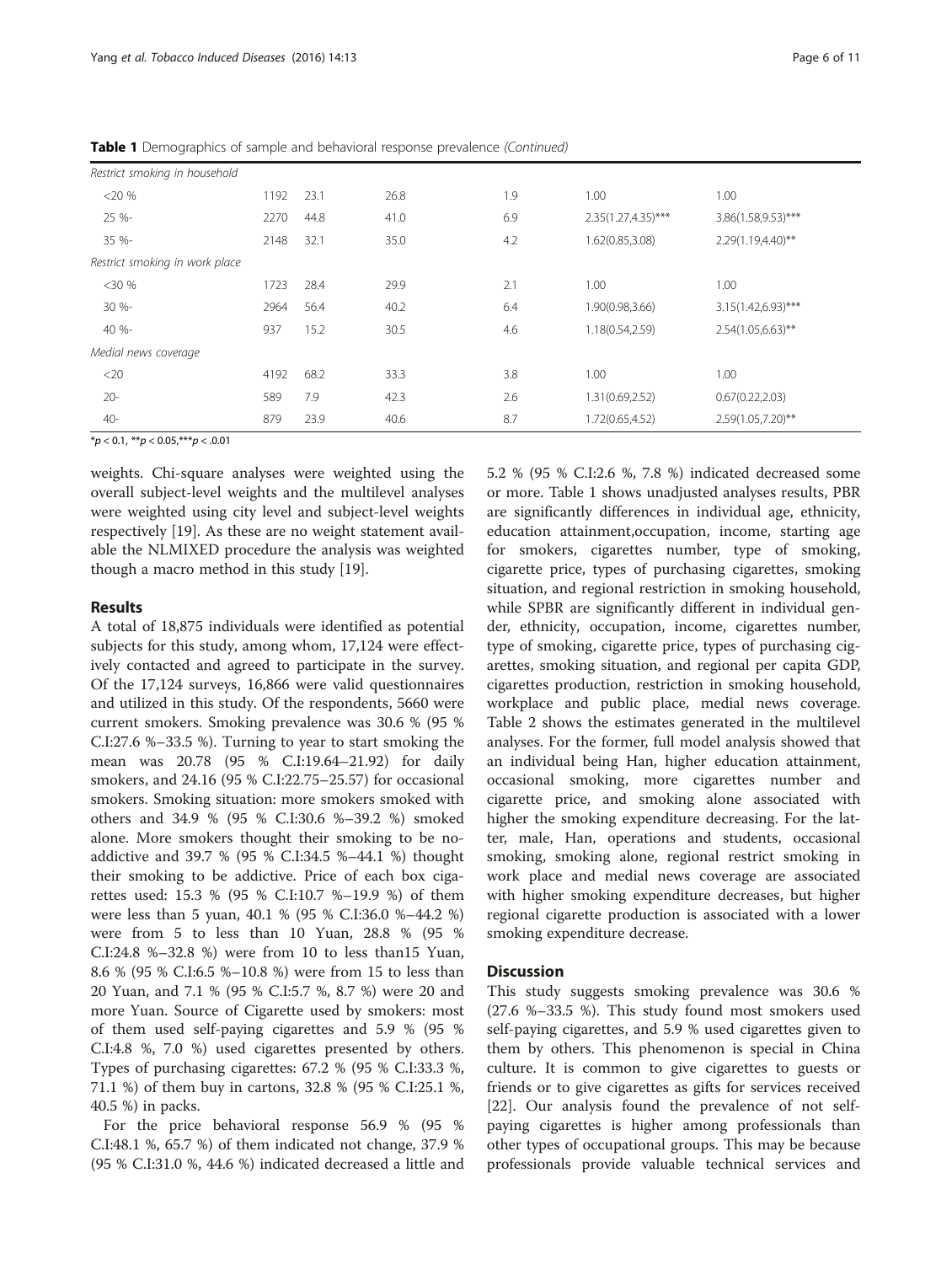<span id="page-6-0"></span>Table 2 Results of multiple level analyses

| Group                          | PBR |                                                       | SPBR |                                                       |  |
|--------------------------------|-----|-------------------------------------------------------|------|-------------------------------------------------------|--|
| Model                          |     | Null Model (OR, 95 % C.I) Full Model 2 (OR, 95 % C.I) |      | Null Model (OR, 95 % C.I) Full Model 2 (OR, 95 % C.I) |  |
| Individual level               |     |                                                       |      |                                                       |  |
| Gender                         |     |                                                       |      |                                                       |  |
| Male                           |     |                                                       |      | 1.00                                                  |  |
| Female                         |     |                                                       |      | $0.17(0.03, 0.94)$ **                                 |  |
| Ethnicity                      |     |                                                       |      |                                                       |  |
| Han                            |     | 1.00                                                  |      | 1.00                                                  |  |
| Other                          |     | $0.41(0.29, 0.58)$ ***                                |      | $0.18(0.05, 0.70)$ ***                                |  |
| Education                      |     |                                                       |      |                                                       |  |
| Elementary school or less      |     | 1.00                                                  |      |                                                       |  |
| Junior high school             |     | 0.95(0.44, 2.07)                                      |      |                                                       |  |
| High school                    |     | 1.06(0.24,4.64)                                       |      |                                                       |  |
| Junior college or college      |     | 3.03(1.06,7.54)**                                     |      |                                                       |  |
| Managers and clerks            |     |                                                       |      | 1.00                                                  |  |
| Professionals                  |     |                                                       |      | 1.81(0.49,6.66)                                       |  |
| Commerce and service           |     |                                                       |      | 1.92(0.50,7.37)                                       |  |
| Operations                     |     |                                                       |      | 4.30(1.11,16.66)**                                    |  |
| Students                       |     |                                                       |      | 3.87(1.01,14.77)**                                    |  |
| Retired                        |     |                                                       |      | 2.73(0.62,12.05)                                      |  |
| Others                         |     |                                                       |      | 2.17(0.57,8.28)                                       |  |
| Smoking types                  |     |                                                       |      |                                                       |  |
| Daily smoking                  |     | 1.00                                                  |      | 1.00                                                  |  |
| Occasional smoking             |     | 3.37(1.28,7.88)***                                    |      | 1.98(1.20,3.25)**                                     |  |
| Cigarettes number              |     |                                                       |      |                                                       |  |
| <10 cigarettes                 |     | 1.00                                                  |      |                                                       |  |
| 10 -cigarettes                 |     | 2.11(1.06,4.18)**                                     |      |                                                       |  |
| 20- cigarettes                 |     | $2.25(1.02,5.16)$ **                                  |      |                                                       |  |
| Smoking situation              |     |                                                       |      |                                                       |  |
| Alone                          |     | 1.00                                                  |      | 1.00                                                  |  |
| Smoking with others            |     | $0.17(0.10, 0.33)$ ***                                |      | $0.11(0.05, 0.25)$ ***                                |  |
| Cigarette price                |     |                                                       |      |                                                       |  |
| $<$ 5                          |     | 1.00                                                  |      |                                                       |  |
| $5-$                           |     | 1.46(0.56,3.78)                                       |      |                                                       |  |
| $10 -$                         |     | 2.82(1.20,6.63)**                                     |      |                                                       |  |
| $15 -$                         |     | 4.63(1.61,13.26)***                                   |      |                                                       |  |
| $20 -$                         |     | 14.94(3.08,72.56)***                                  |      |                                                       |  |
| Regional variables             |     |                                                       |      |                                                       |  |
| Restrict smoking in work place |     |                                                       |      |                                                       |  |
| <30%                           |     |                                                       |      | 1.00                                                  |  |
| 30 %-                          |     |                                                       |      | 0.86(0.39, 1.91)                                      |  |
|                                |     |                                                       |      |                                                       |  |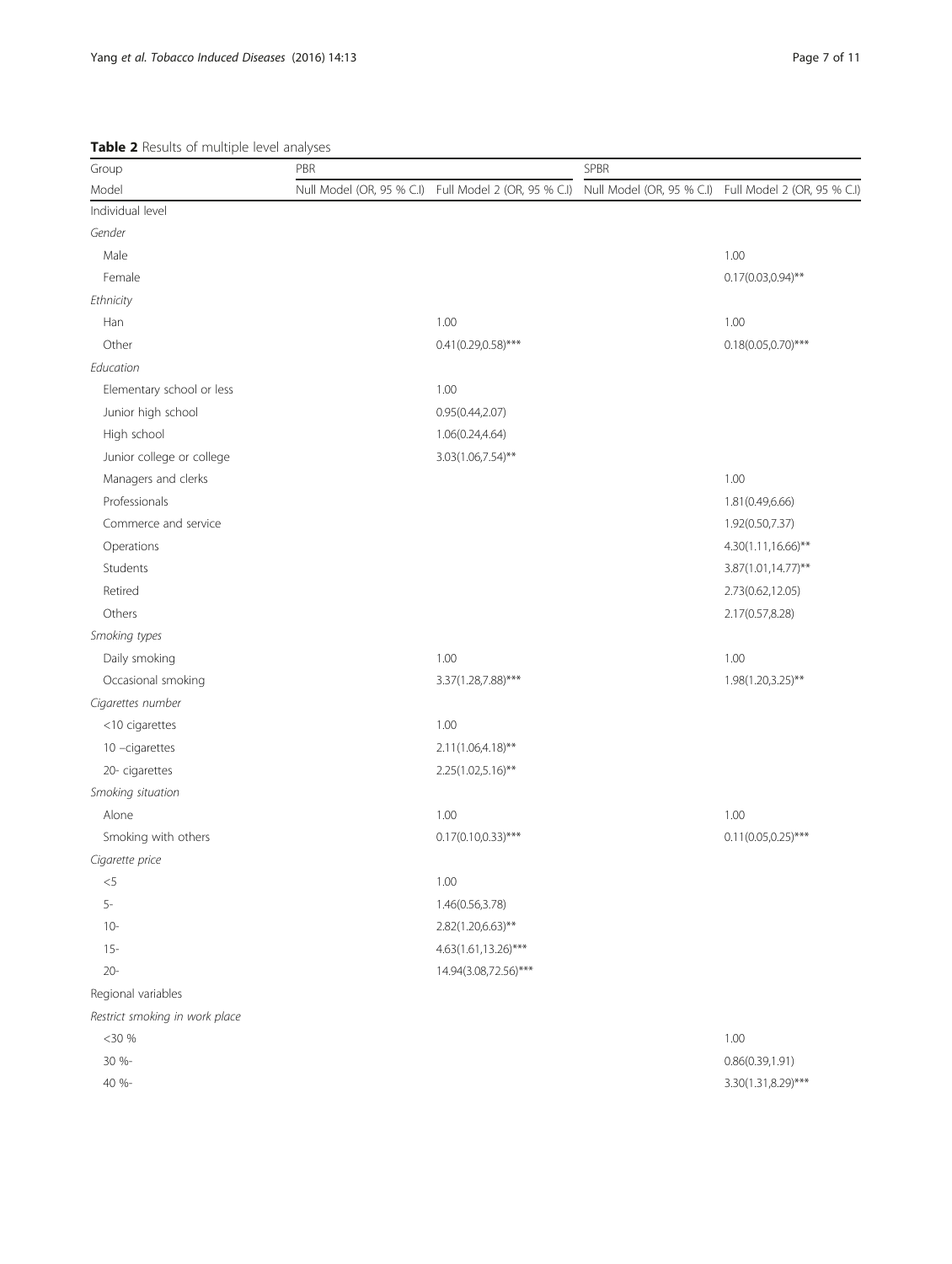| Cigarettes production             |                                |                                |            |                        |  |  |  |
|-----------------------------------|--------------------------------|--------------------------------|------------|------------------------|--|--|--|
| $<$ 5                             |                                |                                |            | 1.00                   |  |  |  |
| $5-$                              |                                |                                |            | $0.15(0.09, 0.26)$ *** |  |  |  |
| $10-$                             |                                |                                |            | $0.24(0.13, 0.46)$ *** |  |  |  |
| Medial news coverage              |                                |                                |            |                        |  |  |  |
| $<$ 20                            |                                |                                |            | 1.00                   |  |  |  |
| $20-$                             |                                |                                |            | 2.46(0.57,10.60)       |  |  |  |
| $40-$                             |                                |                                |            | 3.35(1.75,6.42)**      |  |  |  |
| Random parameters between regions | V0:0.07<br>V1:0.05<br>Co1:0.02 | V0:0.06<br>V1:0.02<br>Co1:0.02 | $2.81***$  | 1.78                   |  |  |  |
| Fixed parameters                  | $8.51***$                      | $4.40***$                      | $15.45***$ | $4.28***$              |  |  |  |

\*\* $p < 0.05,$ \*\*\* $p < .0.01$ 

resources, and cigarettes are given to them in return for their services. Consequently, professionals are less sensitive to cigarette price, which may minimize the impact of increased cigarette price on consumption.

This study also found 67 % of smokers bought cigarettes in cartons, which is higher than reported by earlier researchers [\[23\]](#page-9-0). This indicates that currently the cigarette sales system in China is very convenient for buying cigarettes, and people can easily purchase cigarettes in the community, at work, or other places [\[15](#page-9-0)]. They choose to buy in cartons because they pay significantly lower prices than when purchasing in packs. This indicates that some consumers have to consider the question of price for cigarettes consumption.

This study shows 37.9 % of smokers indicated a little decrease in usage with the current cigarette price, and only 5.2 % of smokers decreased consumption some or more extent. This may be due to both market and consumer forces [[1, 24](#page-9-0)]. This indicates that at the current retail price level smokers do not feel enough financial pressure when buying cigarettes to lead to a change their behavior [\[16](#page-9-0)], while another possibility is that Chinese smokers was not be enough sensitive enough to the overall price, which is consistent with Huang,s report [[7\]](#page-9-0). Huang and his colleagues found that Cigarette consumption among low-income smokers did not decrease after a price increase, they reported that relative to other low-income and middle-income countries, cigarette consumption among Chinese adult smokers is not very sensitive to changes in cigarette prices [\[7](#page-9-0)]. Of course, this is a very complex phenomenon, many factors may contribute this phenomenon, the price-reducing behaviors, such as brand switching, trading down, and cigarette smuggling, and so on should be taken into account.

This study found that the random effects betweencities components in the null model were not significant but individual level variation test was significant in PBR analysis. This indicates that the cigarette consumption

decreasing related to the price are influenced by individual variables, not environmental variables. After adding individual-level variables to form the null model for estimating the final model the fixed effect declined but retained its significance, which indicated some individual variables included can partly explain variations, but there are some potential individual variables that need to be explored. Different from PBR analysis, the random effects between-cities component in the null model were significant in SPBR analysis, which indicated there are significant differences in inter-city variation in this price response, and it was not significant in full model. This indicates some environmental variables included in this analysis can explain variations between-cities. Similarly the individual level variation test was significant in the null model, the fixed effect declined but retained its significance, which indicated some individual variables included in this analysis can partly explain variations, but there are some potential individual variables that need to be explored.

We noted some striking correlates of the price behavioral response. Whether PBR or SPBR minority groups were less sensitive than in the Han, which is consistent with studies about smoking behavioral, this difference may lie in their health awareness [\[10](#page-9-0), [13](#page-9-0), [16](#page-9-0)]. Smoking is a male norm and predominant practice in China, but this study found that males have more sensitive SPBR than females,which is not consistent with other studies [[10, 25\]](#page-9-0). Our research underscores the importance of cultural norms in the diffusion of smoking and calls attention both to an opportunity and imperative to prevent the spread among Chinese females. This study found those with higher education attainment associated with higher PBR, when facing their perceived higher cigarette prices. A plausible reason is that they have greater health awareness in general as well as better knowledge of the health risks of tobacco smoking and advanced quitting skills [\[26](#page-9-0), [27\]](#page-9-0). The SPBR associated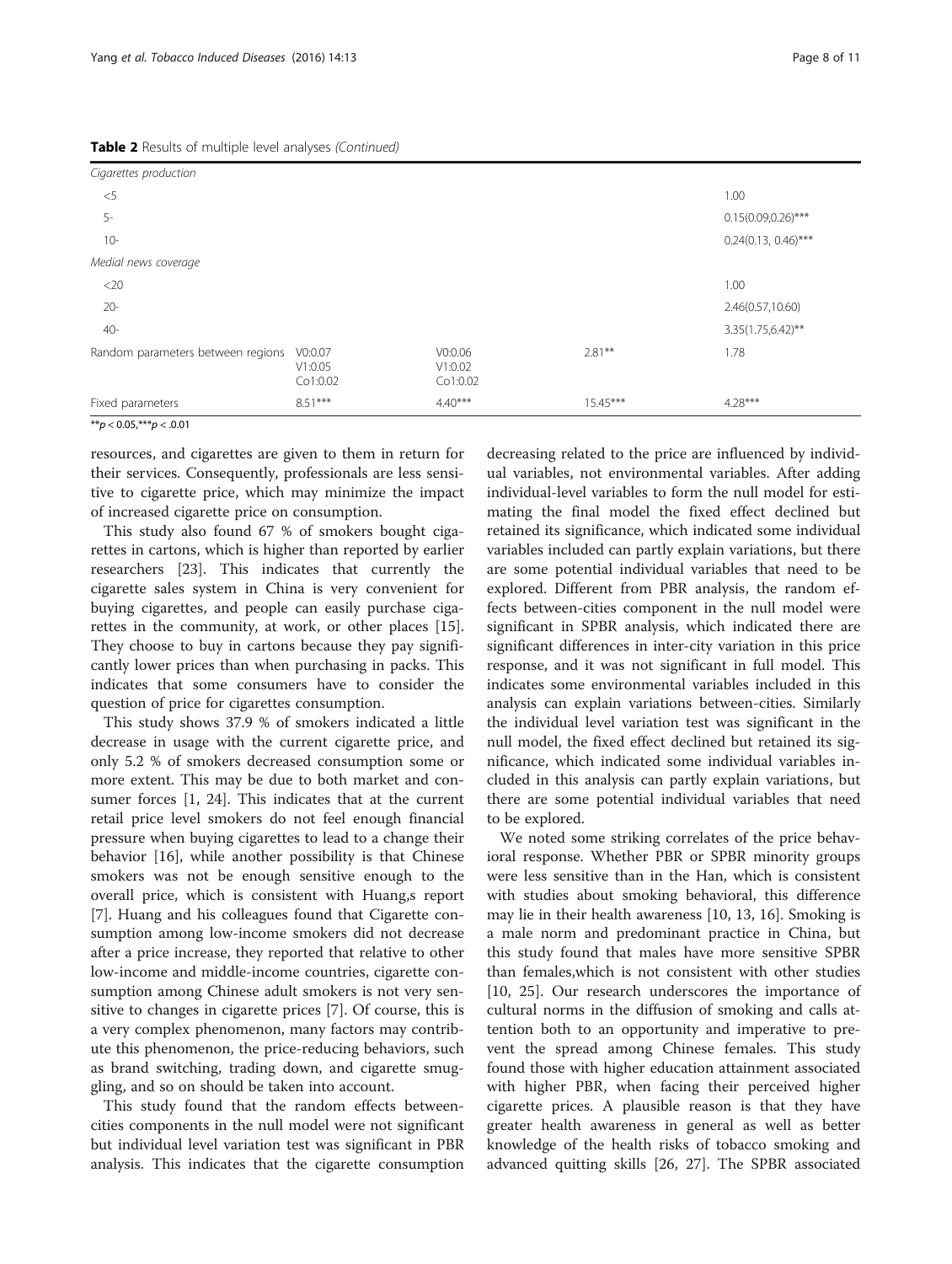with occupation status, which operations and students more sensitive to the price than reference. This may be because they have lower affordability for cigarettes due to their lower economic level [\[13, 24\]](#page-9-0). However, unlike other studies about cigarette consumption, also not consistent with economic theory: A dults with lower income are more price-responsive than adults with higher income [[25, 28\]](#page-9-0), income was not associated with price sensitivity in this study, but it was consistent with another a study from China [[7\]](#page-9-0). PBR and SPBR were positively associated with occasional smoking, apparently this is related to nicotine dependence, where higher nicotine dependence prevents behavior change [\[14](#page-9-0), [26](#page-9-0)]. Occasional smokers have lower nicotine dependence than daily smokers so they can easily change their behavior. This study found that more cigarettes number and higher cigarette price used associated with higher PBR, apparently, this phenomenon relates to the burden from cigarette consumption, which the demand for cigarettes was influenced by cigarettes price and the consumption amount [[24\]](#page-9-0). About two-third (65.1 %) of current smokers in the study were found to smoke with other and this was associated with lower PBR and SPBR. This may be reason that social situations and peer influences are important smoking reasons and barriers to smoking behavior change in this Chinese population [\[27](#page-9-0)].

Our study found that that regional cigarette production is associated with the price sensitivity. This is unsurprising for many reasons, including the focus on regional economic development by government at the expense of addressing smoking problems or instituting tobacco control [[1, 15](#page-9-0)], and the adversarial role of the tobacco industry as manifested in tobacco advertising and strong resistance to tobacco control measures [[1, 29\]](#page-9-0). Currently in China, smokers and the tobacco industry are routinely depicted in a variety of overwhelmingly negative ways in everyday discourse and through the mass media. Tobacco advertising, promotion, sponsorship, and marketing are omnipresent in areas with heavy tobacco cultivation and cigarette production [\[1\]](#page-9-0). Tobacco companies also target consumers and potential consumers with culturally tailored cigarette brands [\[13](#page-9-0)]. These may make smokers less sensitive to the price.

Some studies found that news media coverage was associated with smoking behaviors and SHS exposure [\[11, 30](#page-9-0)]. This study is first to provide evidence about the influence of regional media coverage on the price sensitivity in a multilevel framework. This result suggest that the news media may influence people's belief, awareness, and behaviors about smoking and tobacco control to make smokers more sensitive to cigarettes price. In common with findings for many other middle income and poorer countries, the overall public awareness of the hazards of smoking in China is low. This lack of awareness induces lower price sensitivity. Using the mass media is a powerful means for disseminating information about the adverse health effects of smoking to the general public and smokers, as reinforced by the regional findings of this study. Thus, a key challenge for China is to fortify efforts to harness the power and influence of the media to disseminate tobacco control messages, especially when they help to diminish the effects of tobacco advertising upon smoking.

Exposure to tobacco smoke in the workplace is correlated with increased risk for heart disease and lung cancer among adult nonsmokers [\[31\]](#page-10-0). Smoke-free workplaces not only protect nonsmokers from deleterious effects, but also decrease smoking prevalence [\[11](#page-9-0), [32](#page-10-0)]. In our study, workplace restrictions were associated with the price sensitivity at the city-level. This finding likely reflects social norm change, and improvements in tobacco control awareness and beliefs due to the introduction of smoke-free workplaces which leads to more sensitivity to cigarettes price [[13,](#page-9-0) [33, 34](#page-10-0)].

This study provided new information about a profile of price sensitivity, with several individual-level and regional variables contributing to smokers' response behaviors to the price of cigarettes. This means that price sensitivity can be modified by changing the conditions conducive to smoking. We contend that although Chinese smokers appear less sensitive to cigarette prices than those in many other countries, this relationship is amenable to amelioration. Rarely have studies of the economics of smoking consumption considered price sensitivity to be modifiable. This study explored price sensitivity from an economic behavioral perspective. Our principal message is that price sensitivity is not just a problem at the individual level, but it also has an environmental context. Intervening at the regional level, through implementing workplace smoking restrictions, curbing cigarette production, and using news coverage may be able to change the price sensitivity of smokers. It is important to understand the price sensitivity issue, which has important implications for tobacco control policy in China. Increasing smoker sensitivity to cigarette prices will require stronger tobacco control and public education campaigns.

An important limitation of our study is its crosssectional study design. Therefore, we cannot infer a causal link between these variables and price sensitivity. However, our study employed a large sample, and our findings satisfy several criteria for assuming causal inference, including strength of some associations, their consistency, and plausibility of effect. Future studies need to compile longitudinal surveillance data on cigarette price sensitivity. A second limitation is that only urban residents were included in our survey. Thus, our results are not generalizable to the overall population of China, which has a very substantial rural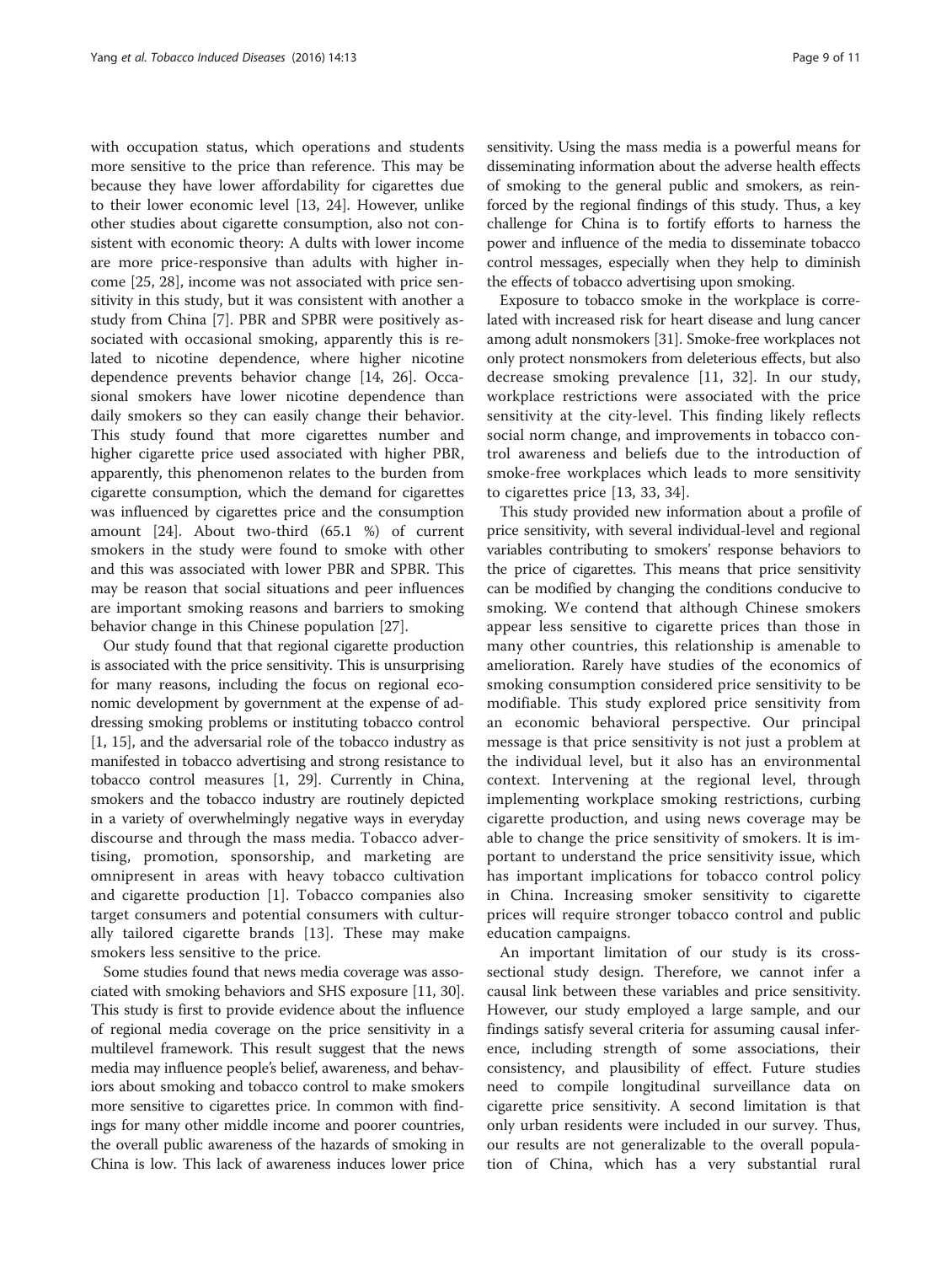<span id="page-9-0"></span>component. Thirdly, media coverage is reflected by Baidu search results, which could be biased as public service advertisements on television are not in Baidu. Third, we only concerned the behavioral response toward cigarettes price among smokers in this study, prior smokers (smokers quitted) did not include. So that our measure for the price behavioral response did not have quitting as an option. Further study should get information from both smokers and the quitters to fully understand the price sensitivity of cigarettes.

#### Conclusions

This study adds substantially to the understanding of the behavioral responses of Chinese smokers to cigarette prices. It will be necessary to implement stronger tobacco control and public educational campaigns, enforce bans on smoking in workplaces, and regulate tobacco marketing practices in order to raise the price sensitivity of smokers.

#### Competing interests

The authors declare that they have no competing interests.

#### Authors' contributions

TY conceived the study design, conceptualized the ideas, and supervised the data management and analyses. SP, LY, and SJ conducted the data collection. TY, WS and RC revised and edited the manuscript. All authors reviewed earlier drafts and approved the final version.

#### Acknowledgements

This study was partly funded by the National Nature Science Foundation of China (71473221), Center for Tobacco Control Research, Zhejiang University School of Medicine. The survey that provided the data for the "Building advocacy capacity for tobacco control in medical universities in China (supported by The Union)" received funding from home universities, local government, and the Center for Disease Control and Prevention. We thank local teams from the "Building advocacy capacity for tobacco control in medical universities in China (supported by The Union)" project for organizing the data collection.

#### Author details

<sup>1</sup>Center for Tobacco Control Research, Zhejiang University School of Medicine, Yuhangtang Road, Hangzhou 310058, China. <sup>2</sup> Health Services Administration Program, University of Evansville, Evansville, IN 47722, USA. <sup>3</sup>Public Health Studies Program, School of Health and Applied Human Sciences, University of North Carolina, Wilmington, NC 28403, USA. 4 Department of Epidemiology, School of Public Health, and Injury Control Research Center, West Virginia University, Morgantown, WV 26506-9190, USA.

### Received: 13 December 2015 Accepted: 29 March 2016 Published online: 05 April 2016

#### References

- 1. World Health Organization. WHO report on the global tobacco epidemic, 2013: enforcing bans on tobacco advertising, promotion and sponsorship. Geneva: World Health Organization; 2013.
- 2. Chaloupka FJ. Macro-social influences: the effects of prices and tobaccocontrol policies on the demand for tobacco products. Nicotine Tob Res. 1999;Suppl 2:S77–81.
- 3. Hu T, Mao Z. The effects of cigarette tax on cigarette consumption and the Chinese economy. Tob Control. 2002;11:105–8.
- 4. Ranson MK, Jha P, Chaloupka FJ, Nguyen SN. Global and regional estimates of the effectiveness and cost-effectiveness of price increases and other tobacco control policies. Nicotine Tob Res. 2002;4(3):311–9.
- Econ Rev. 2007;18:113–21. 6. Lance PM, Akin JS, Dow WH, Loh CI. Cigarette smoking in poorer nations
- highly sensitive to price? Evidence from Russia and China. J Health Econ. 2004;23:173–89.
- 7. Huang J, Zheng R, Chaloupka FJ, Fong GT, Jiang Y. Differential responsiveness to cigarette price by education and income among adult urban Chinese smokers. Tob Control. 2015.
- 8. Stevens ARA, Caan W. Gender, economics and culture: diversity and the international evolution of smoking prevalence. J R Soc Promot Heal. 2008;128(3):113–6.
- 9. Farrelly MC, Bray JW, Pechacek T, Woollery T. Response by adults to increases in cigarette prices by sociodemographic characteristics. South Econ J. 2001;16:156–65.
- 10. Niederdeppe J, Farrelly MC, Wenter D. Media advocacy, tobacco control policy change and teen smoking in Florida. Tob Control. 2007;16(1):47–52.
- 11. Botello-Harbaum MT, Haynie DL, Iannotti RJ, Wang J, Gase L, Simons-Morton B. Tobacco control policy and adolescent cigarette smoking status in the United States. Nicotine Tob Res. 2009;117:875–85.
- 12. Young-Wolff KC, Hyland AJ, Desai R, Sindelar J, Pilver CE, McKee SA. Smokefree policies in drinking venues predict transitions in alcohol use disorders in a longitudinal US sample. Drug Alcohol Depend. 2013;128(3):214–21.
- 13. Yang T, Rockett IRH, Li M, Xu X, Gu Y. Tobacco advertising, environmental smoking bans, and smoking in Chinese urban areas. Drug Alcohol Depend. 2012;124:121–7.
- 14. Yang T, Shiffman S, Rockett IRH, Cui X, Cao R. Nicotine dependence among Chinese city dwellers: a population-based cross-sectional study. Nicotine Tob Res. 2011;13(7):556–64.
- 15. Yang T, Barnett R, Rockett IRH, Yang XY, Wu D, Zheng W, Li L. The impact of regional economic reliance on the tobacco industry on current smoking in China. Health Place. 2015;33:159–71.
- 16. Chinese Center for Disease Control and Prevention. Global Adult Tobacco Survey (GATS) China 2010 country report. Beijing: China Sanxia Press; 2011. p. 94–5.
- 17. Department of Comprehensive Statistics of National Bureau of Statistics. China statistical yearbook for regional economy 2011. Beijing: China Statistics Press; 2012. p. 111–342.
- 18. Gao J, Chapman S, Sun S, Fu H, Zheng P. The growth in newspaper coverage of tobacco control in China, 2000–2010. BMC Public Health. 2012;12:160.
- 19. Grilli L, Pratesi M. Weighted estimation in multilevel ordinal and binary models in the presence of informative sampling designs. Surv Methodol. 2004;30:93–103.
- 20. Wang J, Xie H, Jiang B. Multilevel models: methods and application. Beijing: Higher Education Press; 2008.
- 21. National Bureau of statistics. China statistical yearbook, 2011. Beijing: National Bureau of statistics; 2012.
- 22. Rich ZC, Xiao S. Tobacco as a social currency: cigarette gifting and sharing in China. Nicotine Tob Res. 2011;14(3):258–63.
- 23. Huang J, Zheng R, Chaloupka FJ, Fong GT, Li Q, Jiang Y. Chinese smokers' cigarette purchase behaviours, cigarette prices and consumption: findings from the ITC China survey. Tob Control. 2014;23 suppl 1:i67–72.
- 24. Gallet CA, List JA. Cigarette demand: a meta-analysis of elasticities. Health Econ. 2003;12:821–35.
- 25. Van Hasselt M, Kruger J, Han B, Caraballo RS, Penne MA, Loomis B, Gfroerer, J. C. The relation between tobacco taxes and youth and young adult smoking: What happened following the 2009 US federal tax increase on cigarettes? Addict Behav. 2015;45:104–9.
- 26. Shiffman S, Dresler CM, Hajek P, Gilburt SJ, Targett DA, Strahs KR. Efficacy of a nicotine lozenge for smoking cessation. Arch Intern Med. 2002;162(11):1267.
- 27. Yang T, Yang G. Smoking cessation strategies in tobacco control in China. J Tuberc Lung Health. 2012;1(1):45–7.
- 28. International Agency for Research on Cancer. ARC Handbooks of Cancer prevention, Tobacco Control, Vol. 14. Effectiveness of Tax and Price Policies for Tobacco Control. Lyon: IARC; 2011.
- 29. Li L, Yong H, Borland R, Fong GT, Thompson ME, Jiang Y, Yang Y. Reported awareness of tobacco advertising and promotion in China compared to Thailand, Australia and the USA. Tob Control. 2009;18(3):222–7.
- 30. Yang T, Jiang S, Barnett R, Peng S, Yu L. Individual and city-level determinants of secondhand smoke exposure in China. Int J Health Geogr. 2015;14:36.